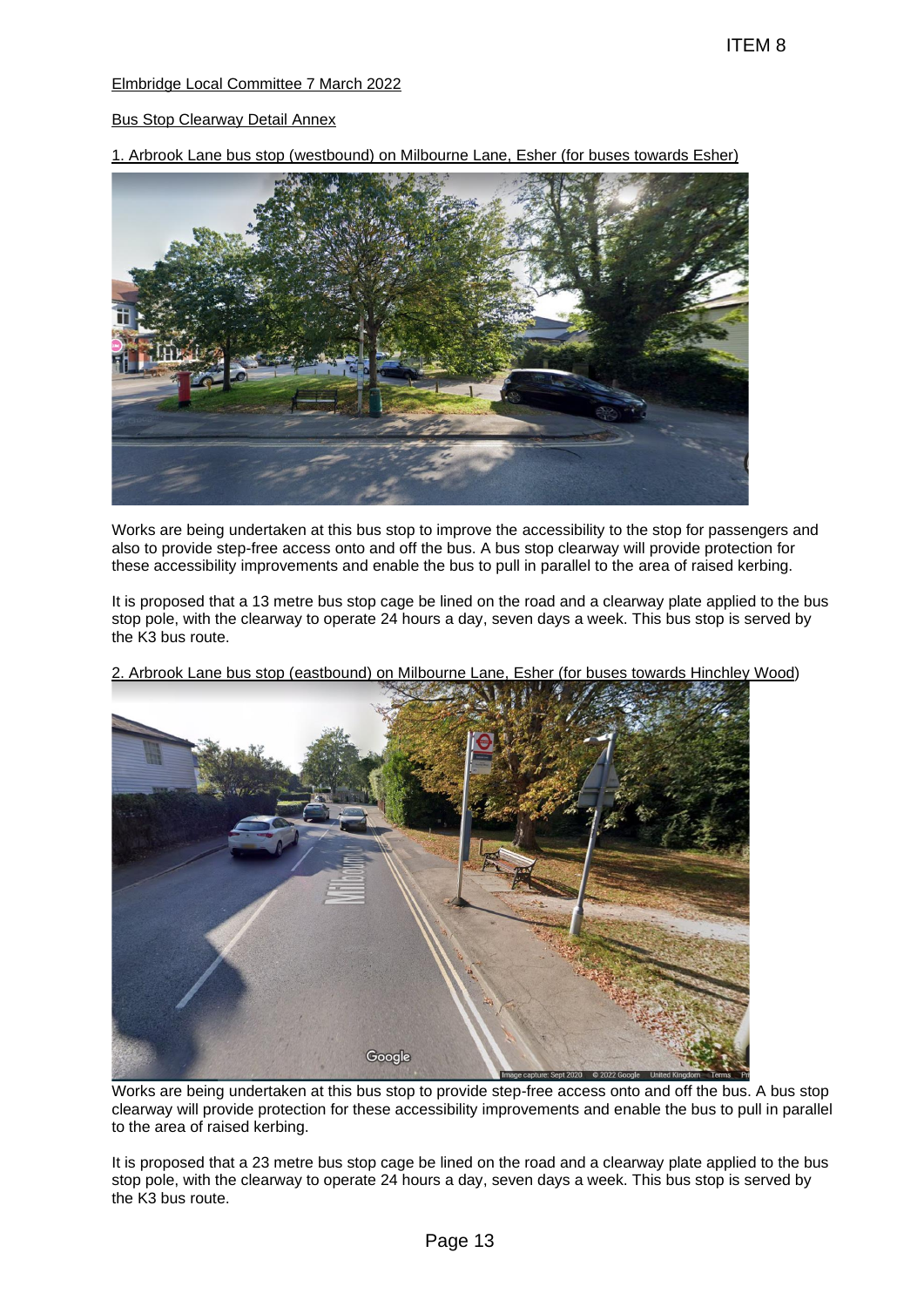3. Oaken Lane bus stop (northbound) on Manor Road South, Hinchley Wood (for buses towards Hinchley Wood)

Works are being undertaken at this bus stop to provide step-free access onto and off the bus and an increased area for waiting passengers. A bus stop clearway will provide protection for these accessibility improvements and enable the bus to pull in parallel to the raised kerbing and new waiting area.

It is proposed that a 19 metre bus stop cage be lined on the road and a clearway plate applied to the bus stop pole, with the clearway to operate 24 hours a day, seven days a week. This bus stop is served by the K3 bus route.



4. Oaken Lane bus stop (Southbound) on Manor Road South, Hinchley Wood (towards Esher)

Works are being undertaken at this bus stop to provide step-free access onto and off the bus and an increased area for waiting passengers. A bus stop clearway will provide protection for these accessibility improvements and enable the bus to pull in parallel to the raised kerbing and new waiting area.

It is proposed that a 23 metre bus stop cage be lined on the road and a clearway plate applied to the bus stop pole, with the clearway to operate 24 hours a day, seven days a week. This bus stop is served by the K3 bus route.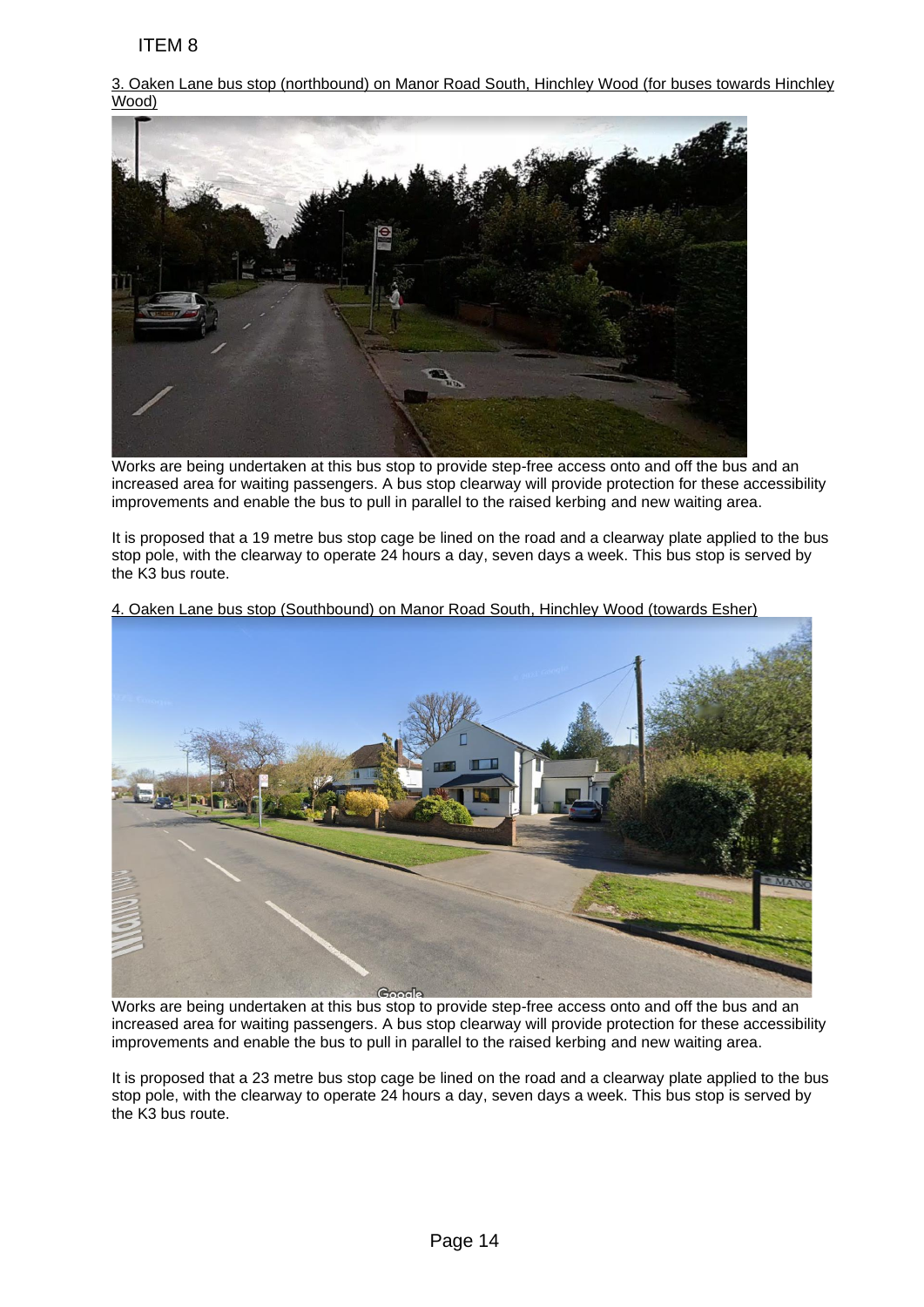5. Dalmore Avenue bus stop (westbound) on Hare Lane, Claygate (towards Esher) ITEM 8<br>
Hare Lane, Claygate (towards Esher)<br>
The Constant Constant of the Constant of the Constant of the Constant of the Constant of the Constant Constant Constant Constant Constant Constant Constant Constant Constant Con

A new bus stop boarder is to be introduced at this bus stop to provide step-free access for passengers onto and off buses, and to formalise the bus stopping area, whilst still continuing to allow vehicular parking. Currently buses are having to stop in the road because of parked vehicles near the bus stop. Passengers are having to walk into the road between parked vehicles to get onto/off the bus. Claygate Parish Council have raised this issue as a particular difficulty for those with any accessibility issues.

It is proposed that a 13 metre bus stop cage be lined on the road, aligning with the bus stop boarder and a clearway plate applied to the bus stop pole, with the clearway to operate 24 hours a day, seven days a week. This bus stop is served by the K3 bus route.